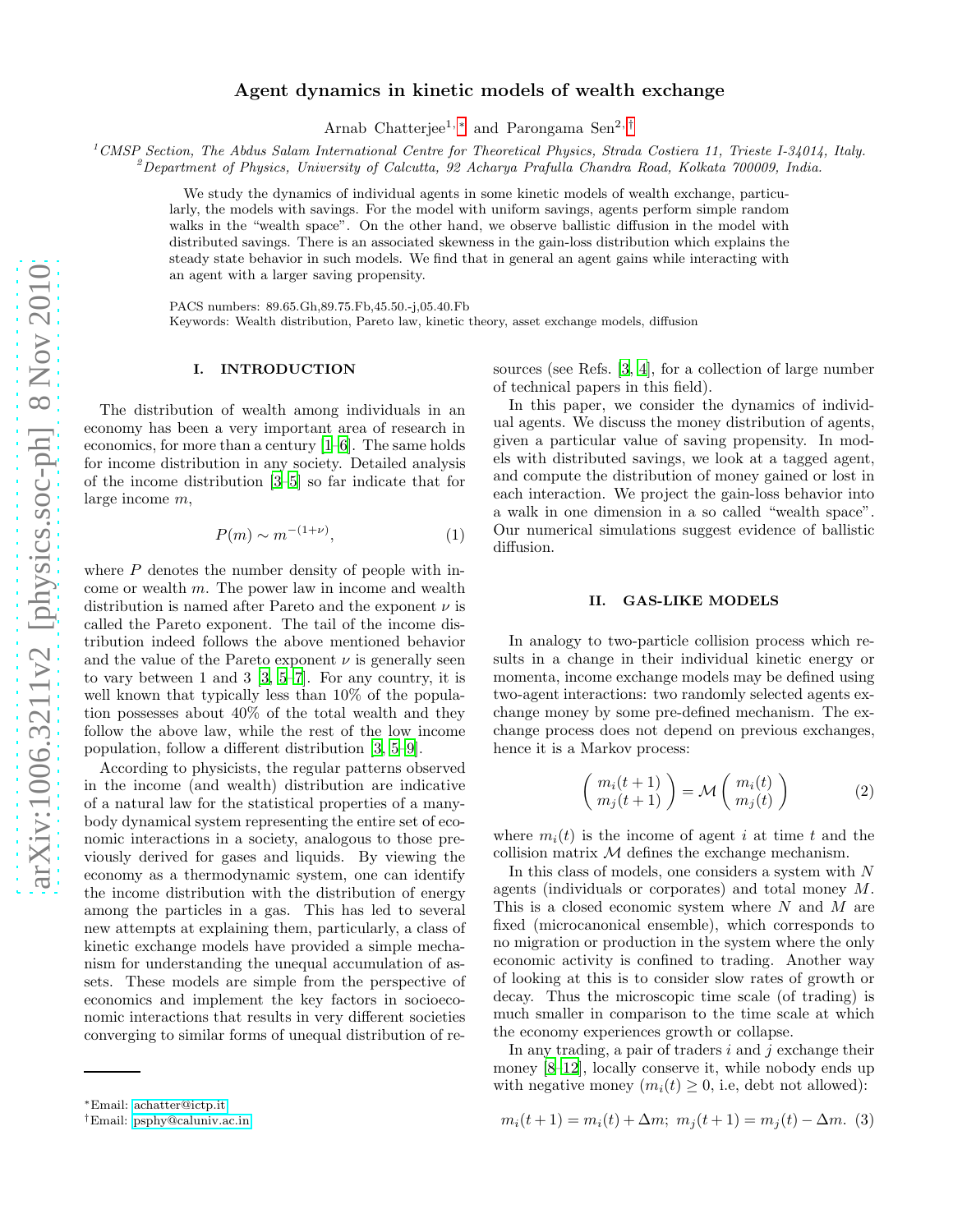Time  $(t)$  changes by one unit after each trading.

The simplest case (DY model hereafter) considers a random fraction of total money to be shared [\[9\]](#page-5-0). The steady-state  $(t \to \infty)$  money follows a Gibbs distribution:  $P(m) = (1/T) \exp(-m/T); T = M/N.$  This result is robust and is independent of the topology of the (undirected) exchange space, be it regular lattice, fractal or small-world [\[11](#page-5-3)].

Savings is an important ingredient in a trading pro-cess [\[13\]](#page-5-4). A saving propensity factor  $\lambda$  was introduced in the random exchange model [\[10\]](#page-5-5), where each trader at time t saves a fraction  $\lambda$  of its money  $m_i(t)$  and trades randomly with the rest:

$$
m_i(t + 1) = \lambda m_i(t) + \epsilon_{ij} [(1 - \lambda)(m_i(t) + m_j(t))], (4)
$$

$$
m_j(t+1) = \lambda m_j(t) + (1 - \epsilon_{ij}) [(1 - \lambda)(m_i(t) + m_j(t))],
$$
\n(5)

 $\epsilon_{ij}$  being a random fraction, coming from the stochastic nature of the trading.

In this model (CC model hereafter), the steady state distribution  $P(m)$  of money is decaying on both sides with the most-probable money per agent shifting away from  $m = 0$  (for  $\lambda = 0$ ) to  $M/N$  as  $\lambda \to 1$  [\[10\]](#page-5-5). This model has been argued to resemble a Gamma distribution [\[14](#page-5-6)[–16](#page-5-7)], while the exact form of the distribution for this model is still unknown. A very similar model was proposed by Angle [\[17\]](#page-5-8) several years back in sociology journals, the numerical simulations of which fit well to Gamma distributions.

In a real society or economy, saving  $\lambda$  is very inhomogeneous. The evolution of money in a corresponding model (CCM model hereafter) can be written as [\[18](#page-5-9)]:

$$
m_i(t+1) = \lambda_i m_i(t) + \epsilon_{ij} \left[ (1 - \lambda_i) m_i(t) + (1 - \lambda_j) m_j(t) \right],\tag{6}
$$

$$
m_j(t+1) = \lambda_j m_j(t) + (1 - \epsilon_{ij}) \left[ (1 - \lambda_i) m_i(t) + (1 - \lambda_j) m_j(t) \right].
$$
  
(7)

It looks similar to the CC model, except that  $\lambda_i$  and  $\lambda_i$ , the saving propensities of agents i and j, are different. The agents have saving propensities, distributed randomly and independently as  $\Lambda(\lambda)$ , such that  $\Lambda(\lambda)$  is non-vanishing as  $\lambda \to 1$ ;  $\lambda_i$  is quenched for each agent  $(\lambda_i)$ are independent of trading or  $t$ ). The actual asset distribution  $P(m)$  in such a model depends on the form of  $\Lambda(\lambda)$ , but for all of them the asymptotic form of the distribution will become Pareto-like (Eqn. [\(1\)](#page-0-2)). For uniform distribution,  $\Lambda(\lambda) = 1$ ,  $\nu = 1$ . However, for distributions

$$
\Lambda(\lambda) \propto (1 - \lambda)^{\delta},\tag{8}
$$

 $P(m) \sim m^{-(2+\delta)}$  [\[11,](#page-5-3) [18,](#page-5-9) [19](#page-5-10)]. In the CCM model, agents with higher saving propensity tend to hold higher average wealth, which is justified by the fact that the saving propensity in the rich population is always high [\[20\]](#page-5-11). Analytical understanding of CCM model has been possible until now under certain approximations [\[21\]](#page-5-12), and meanfield theory [\[19](#page-5-10), [22\]](#page-5-13) suggests that the agent with saving



<span id="page-1-0"></span>FIG. 1: Distribution  $P(m_k|\lambda_k)$  of money  $m_k$  for the tagged agent k with a particular value of savings  $\lambda_k$  in the CCM model with uniformly distributed savings ( $\delta = 0$ ). The data is shown for a system of  $N = 256$  agents.

 $\lambda$  possesses wealth  $m(\lambda)$  in the steady state, where

<span id="page-1-1"></span>
$$
m(\lambda) = C/(1 - \lambda),\tag{9}
$$

with  $C \propto 1/\log(N)$ . The precise analytical formulation of the above models have been recently considered with success, and the results have been derived in most cases [\[23\]](#page-5-14). There have been recent efforts in analyzing the CCM model at a microscopic scale [\[24\]](#page-5-15). Variations of these models have been considered in several manners to obtain similar (e.g., for annealed case [\[25\]](#page-5-16)) or different (as on networks) results [\[26,](#page-5-17) [27\]](#page-5-18). It has also been shown that the results are invariant even if one considers a cononical ensemble [\[28\]](#page-5-19). Some microeconomic formulations have also proved to be useful [\[29\]](#page-5-20).

#### III. STUDYING DYNAMICS OF AGENTS

In the DY and CC models, agents are homogeneous. DY model is nothing but a special case of the CC model where  $\lambda = 0$ . In these models, looking at individual agents and the whole system are equivalent. On the contrary, the presence of the distributed saving propensity (quenched disorder) in CCM model gives it a rich structure and calls for a careful look at the local scale (at the level of individuals) besides computing global quantities.

In this study, we perform extensive numerical simulations with system of  $N$  agents, with uniform distribution  $\Lambda(\lambda) = 1$ , bounded above by  $1 - 1/N$ . We look at the dynamics of a tagged agent  $k$ , having a saving propensity  $\lambda_k$ , in a pool of N agents distributed according to a quenched  $\Lambda(\lambda)$ . We try to see how the individual distributions  $P(m_k|\lambda_k)$  look like (see Fig. [1\)](#page-1-0). As reported elsewhere [\[11](#page-5-3), [18](#page-5-9), [30](#page-5-21), [31](#page-5-22)], the agents with smaller values of savings  $\lambda_k$  barely have money of the order of average money in the market. On the other hand, agents with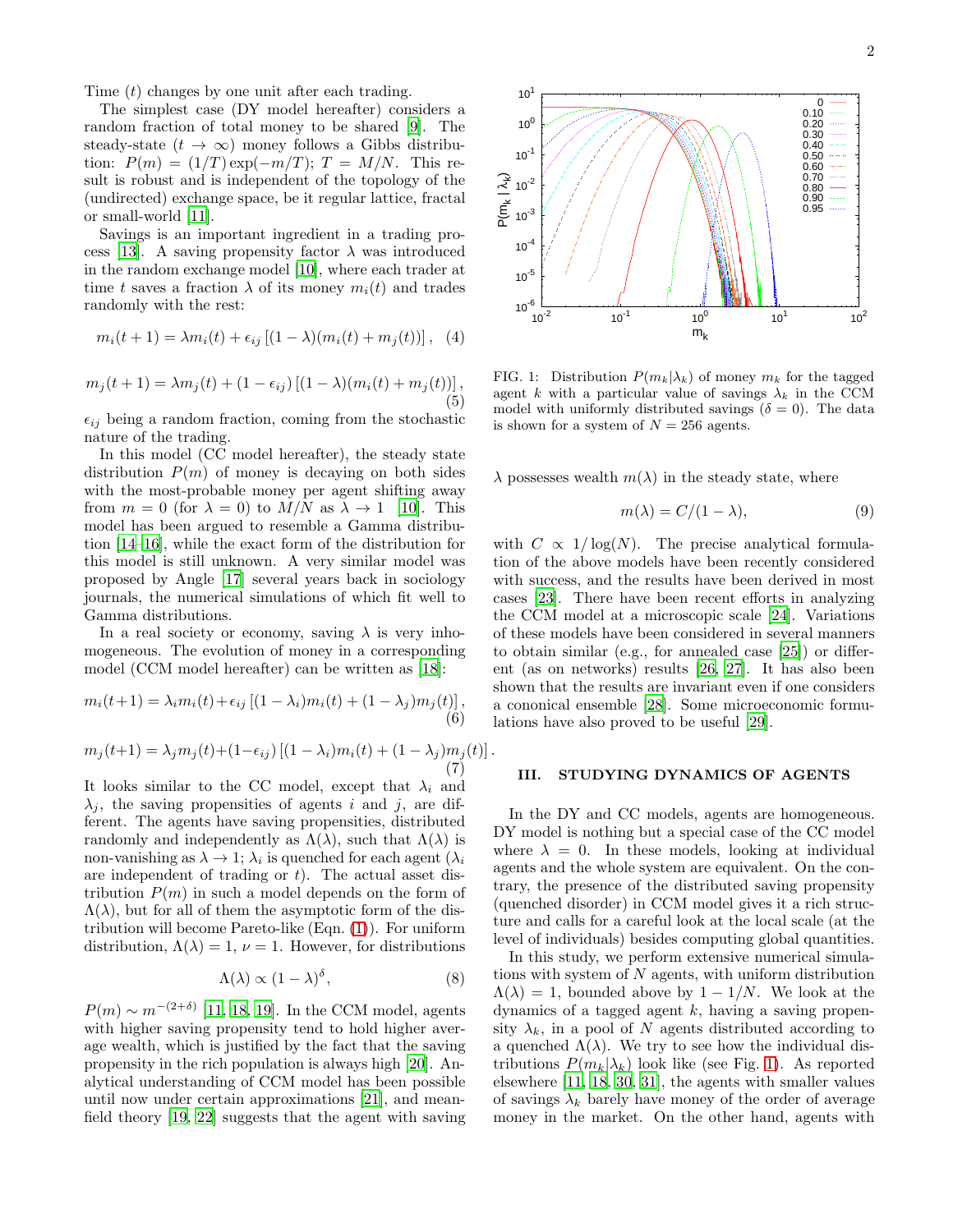

<span id="page-2-0"></span>FIG. 2: Distribution  $D(\Delta m_k|\lambda_k)$  of money difference  $\Delta m_k$ for the tagged agent k with a particular value of savings  $\lambda_k$  in the CCM model with uniformly distributed savings ( $\delta = 0$ ). The data is shown for a system of  $N = 256$  agents. The inset shows that for higher  $\lambda$ , probability of losses become larger in the region  $-0.2 < \Delta m_k < 0$ .

high saving propensity  $\lambda_k$  possess money comparable to the average money in the market, and in fact, for the richest agent, the distribution extends almost upto the total money M.

## A. Distribution of change in wealth

Upon trading with another agent  $l$ , the money of the tagged agent  $k$  changes by an amount

$$
\Delta m_k = m_k(t+1) - m_k(t) = -(m_l(t+1) - m_l(t)).
$$

We compute the distributions  $D(\Delta m_k|\lambda_k)$  in the steady state, given that agent k has a saving propensity  $\lambda_k$ (Fig. [2\)](#page-2-0). We observe this distribution to have asymmetries both for small and large values of saving propensities  $\lambda_k$ .

Total money remains constant in the steady state for any agent. An agent with a relatively higher  $\lambda$  incurs losses which are considerably small in magnitude. This immediately suggests that agents with larger savings must be having more exchanges where losses, however small, occur. The magnified portion of the distribution shows that it is really so (shown in the inset of Fig. [2\)](#page-2-0).

### B. Walk in the wealth space: Definition

To investigate the dynamics at the microscopic level, one can conceive of a walk for the agents in the so called "wealth space", in which each agent walks a step forward when she gains and one step backwards if she incurs a loss. The walks are correlated in the sense that when two agents interact, if one takes a step forward, the other has

to move backward. On the other hand, two agents can interact irrespective of their positions in the wealth space unlike Brownian particles.

Once the system is in the steady state, we define  $x(t+)$  $1) = x(t) + 1$  if our tagged agent gains money, and  $x(t)$  $1) = x(t) - 1$  if she loses. In other words,  $x(t)$  performs a walk in one dimension. Without loss of generality we start from origin  $(x(0) = 0)$ , and we insist  $t = 0$  is well within the steady state. We investigate the properties of this walk by computing the mean displacement  $\langle x(t) \rangle$ , and the mean square displacement  $\langle x^2(t) \rangle - \langle x(t) \rangle^2$ .

Actually, one can also consider a walk for a tagged agent where the increments (i.e., step lengths) are the money gained or lost at each step, but the exponential distribution obtained for such step lengths (Fig. [2\)](#page-2-0) indicates that it will be simple diffusion like [\[32](#page-5-23)].

#### C. Results for the walk

For the CC model, for any value of the fixed saving propensity  $\lambda$ , we obtain a conventional random walk in the sense  $\langle x(t) \rangle$  is zero and  $\langle x^2(t) \rangle - \langle x(t) \rangle^2 \sim t$ . However, for the CCM model, results are quite different. It is found that  $\langle x(t) \rangle$  has a drift,  $\langle x(t) \rangle \sim a(\lambda_k)t$ .  $a(\lambda_k)$  varies continuously with  $\lambda_k$ , taking positive to negative values as one goes from low to high values of savings  $\lambda_k$  (see inset of Fig. [3\)](#page-3-0) respectively. It is obvious that for some  $\lambda_k^*$ , there is no drift,  $a(\lambda_k^*) = 0$ .  $\lambda_k^*$  is estimated to be about 0.469 by interpolation method. On the other hand  $\langle x^2 \rangle - \langle x \rangle^2 \sim t^2$  for all  $\lambda_k$ , which is a case of ballistic diffusion (Fig. [4\)](#page-3-1).

The negative or positive drifts of the walks indicate that the probabilities of gain and loss are not equal for any agent in general. Plotting the fraction of times the tagged agent gains/loses in Fig.  $5(a)$ , it is indeed found that an agent with a smaller  $\lambda$  gains with more probability while the opposite happens for agents with larger  $\lambda$ . Indeed, the intersection of the two curves is the point  $\lambda_k^*$ where the probabilities are equal and the corresponding walk should show  $\langle x \rangle = 0$ . It is difficult, however, to detect numerically  $\lambda_k^*$  exactly, which lies close to 0.47, and check whether an agent with  $\lambda_k^*$  behaves like a conventional random walker or shows ballistic diffusion. Simulations using values of  $\lambda$  even very close to 0.47 always show ballistic behavior.

In order to explain the above results, we investigate at a finer level the walk when the tagged agent with  $\lambda_k$ interacts with another agent with saving  $\lambda$ . First, we calculate the average  $\langle \lambda \rangle$  when the tagged agents loses or gains and find that for a gain, one has to interact with an agent with a higher  $\lambda$  in general. This is shown in Fig. [5\(](#page-3-2)b). In fact, the average value is very weakly dependent on  $\lambda_k$  and significantly greater/less than 0.5 for a gain/loss. This is contrary to the expectation that gain/loss does not depend on the saving propensities of the interacting agents.

Having obtained evidence that gain/loss depends on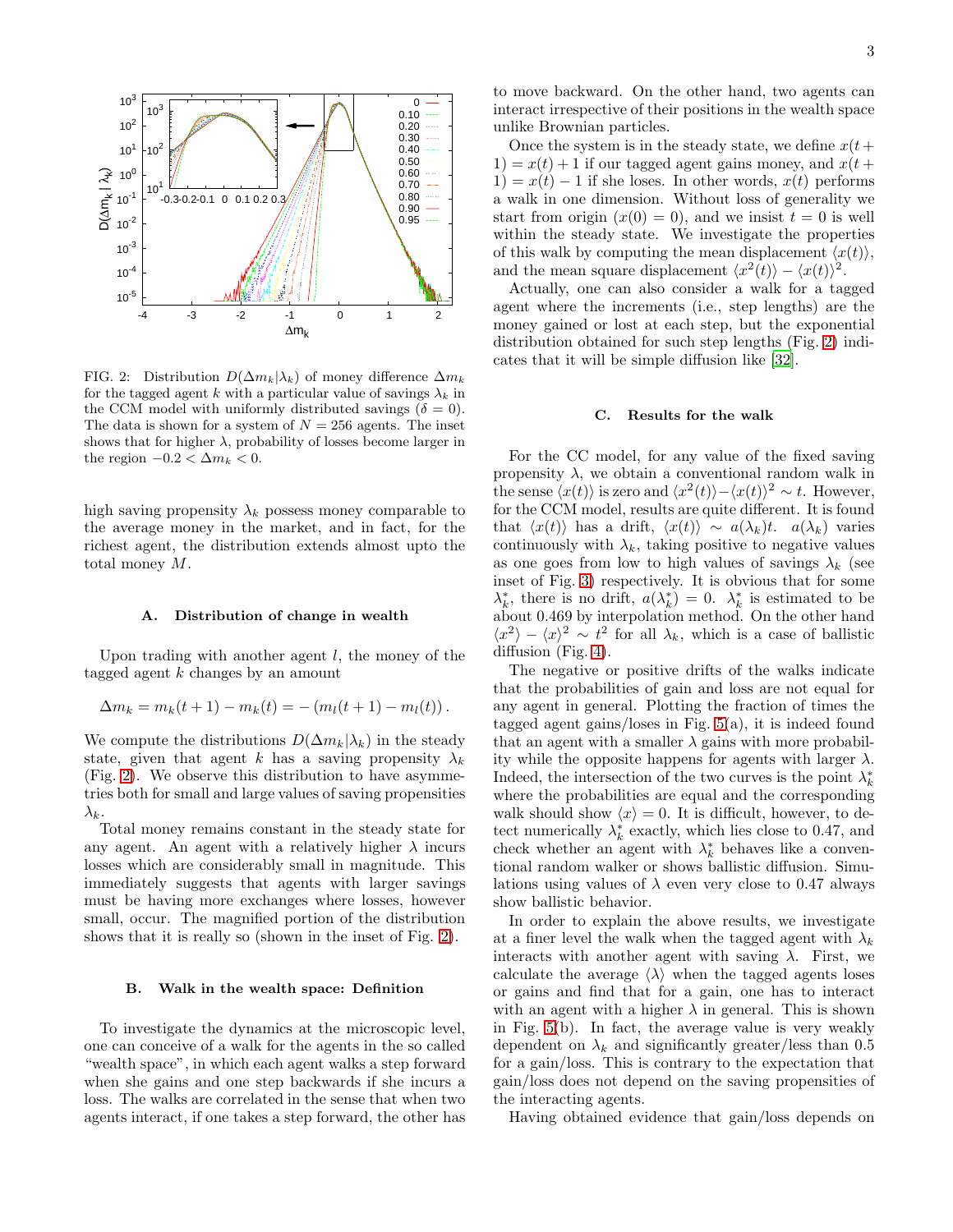

<span id="page-3-0"></span>FIG. 3: Measures for the gain-loss walk: the inset shows  $\langle x \rangle$  with time for different values of savings  $\lambda_k$ , showing the drifts. The slopes  $a(\lambda_k)$  are also shown. The estimate of  $\lambda_k^*$ is approximately 0.469. The data is shown for a system of  $N = 256$  agents.



<span id="page-3-1"></span>FIG. 4: Measures for the gain-loss walk: time variation of  $\langle x^2 \rangle - \langle x \rangle^2$  for different values of savings  $\lambda_k$ , and a guide to  $t^2$ . The data is shown for a system of  $N = 256$  agents.

the interacting agents' saving propensities, we compute the probability of gain and loss,  $P_g$  and  $P_l$  respectively, as a function of  $\lambda$  for the agent with saving  $\lambda_k$ . The data shows that indeed an agent gains with higher probability while interacting with an agent with  $\lambda > \lambda_k$  and vice versa. In fact, the data for different  $\lambda_k$  collapse when  $P_g - P_l$  are plotted against a scaled variable  $y = \frac{\lambda - \lambda_k}{1.5 + \lambda_k + \lambda_k}$ as shown in Fig. [6](#page-3-3) indicating a linear variation with  $y$ , i.e.,

<span id="page-3-4"></span>
$$
P_g - P_l = \text{const} \frac{\lambda - \lambda_k}{1.5 + \lambda_k + \lambda}.
$$
 (10)

We have checked that there is hardly any finite size effect on the collapse in the sense that the similarly scaled data for  $N = 100$  collapse exactly on those for  $N = 256$ . An agent with a high value of  $\lambda$  will interact with a



<span id="page-3-2"></span>FIG. 5: (a) Plot of probabilities of gain and loss for different values of savings propensity  $\lambda_k$  of the tagged agent. The data is shown for a system of  $N = 256$  agents. (b) The plot of the average value  $\langle \lambda \rangle$  when a gain/loss is being incurred shown against  $\lambda_k$  of the tagged agent.



<span id="page-3-3"></span>FIG. 6: Data collapse for  $\lambda_k = 0.2, 0.4, 0.6$  and 0.8 is shown for  $P_g - P_l$  versus the scaled variable  $y = \frac{\lambda - \lambda_k}{1.5 + \lambda_k + \lambda}$  for  $N = 256$ . The inset shows the unscaled data.

higher probability with agents whose saving propensities are lesser, causing a loss of money. Therefore in the wealth space it will have tendency to take more steps in the negative direction. This explains the negative drift for large  $\lambda$ .

It is possible to estimate the value of  $\lambda_k^*$  using Eq. [\(10\)](#page-3-4) utilizing the fact that the integrated value of  $P_g - P_l$  over all  $\lambda$  should be zero for  $\lambda_k = \lambda_k^*$ . This gives

$$
1 - (1.5 + 2\lambda_k^*) \left[ \log(2.5 + \lambda_k^*) - \log(1.5 + \lambda_k^*) \right] = 0, (11)
$$

solving which we get  $\lambda_k^* \simeq 0.4658$  which is consistent with the earlier observations.

It may be added here that in principle the probability of gain or of loss while two agents interact, can be calculated from the money distribution. In the CCM model, when two agents with money  $m_1$  and  $m_2$  and saving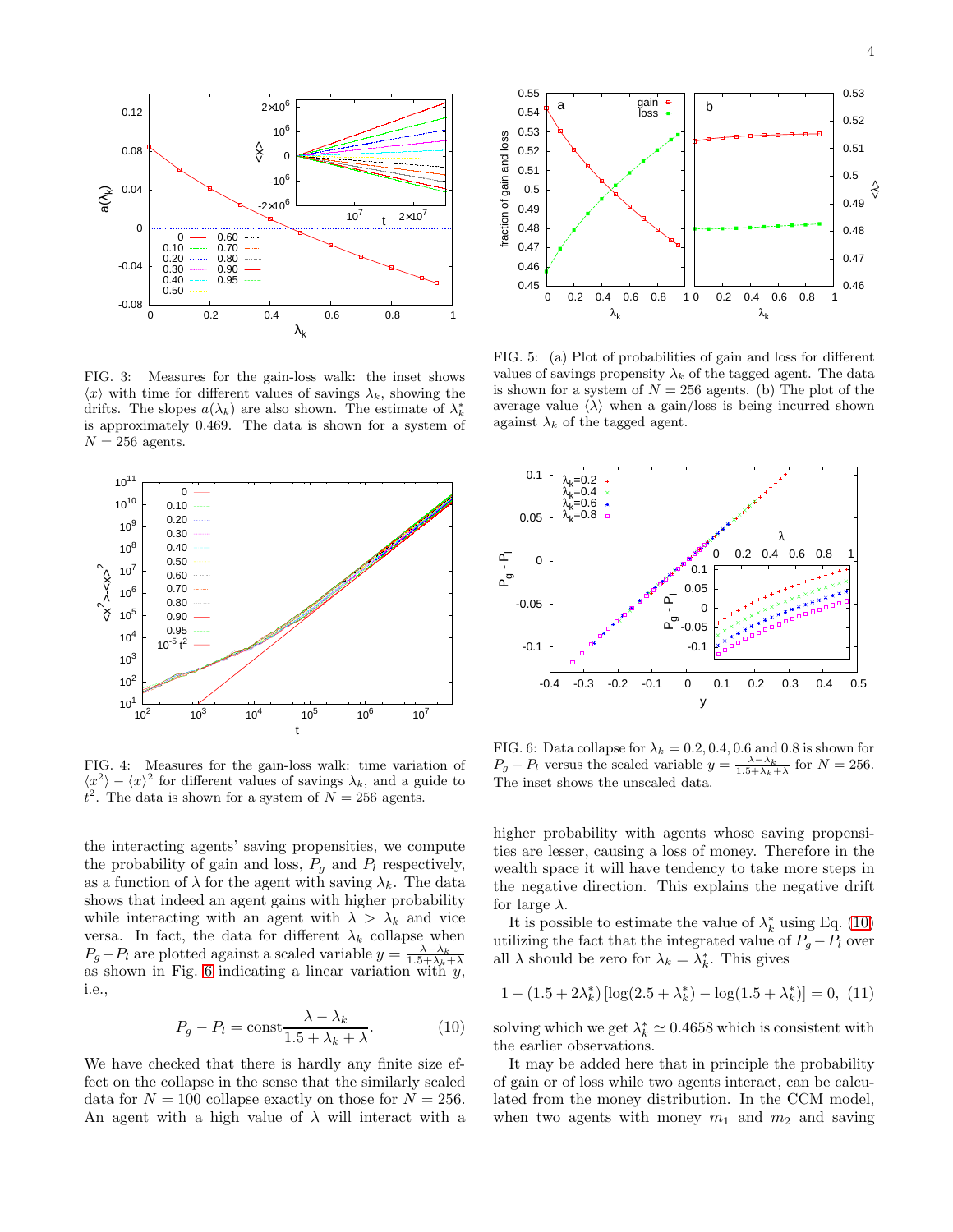propensities  $\lambda_1$  and  $\lambda_2$  respectively, interact, the difference in money before and after transcation for, say, the second agent is given by  $[(1 - \lambda_1)m_1 - (1 - \lambda_2)m_2]/2$ . Therefore for the second agent to lose,  $m_2$  must be greater than  $m' = \frac{m_1(1-\lambda_1)}{(1-\lambda_2)}$  $\frac{(\lambda_1(1-\lambda_1))}{(1-\lambda_2)}$  and the corresponding probability is given by

<span id="page-4-7"></span>
$$
\int_0^M P(m_1|\lambda_1) dm_1 \int_{m'}^M P(m_2|\lambda_2) dm_2.
$$
 (12)

However, the exact form of the money distribution is not known [\[28\]](#page-5-19) for the CCM case. For the CC model,  $\lambda =$  $\lambda_1 = \lambda_2$  and letting  $M \to \infty$ , the above integral becomes

<span id="page-4-6"></span>
$$
\int_0^\infty P(m_1|\lambda)dm_1 \int_{m_1}^\infty P(m_2|\lambda)dm_2
$$
  
= 
$$
\int_0^\infty P(m_1|\lambda)[1-\tilde{P}(m_1|\lambda)]dm_1,
$$
 (13)

where  $\tilde{P}(m) = \int_0^m P(m)dm$  is the cumulative distribution of money. Since  $P = \frac{\partial \tilde{P}}{\partial m}$ , the R.H.S of Eqn. [\(13\)](#page-4-6) is equal to  $1/2$  independent of the form of  $P(m|\lambda)$ . Thus in the CC case we find equal probability of gain or loss leading to a simple random walk. In the CCM, however, the results are expected to be dependent on  $\lambda_1, \lambda_2$  as [\(12\)](#page-4-7) indicates.

#### IV. DISCUSSIONS

The analogy with a gas like many-body system has led to the formulation of the kinetic exchange models of markets. The random scattering-like dynamics of money (and wealth) in a closed trading market, in analogy with energy conserved exchange models, reveals interesting features. Self-organization is a key emerging feature of these simple models when saving factors are introduced. These models produce asset distributions resembling those observed in reality, and are quite well studied now [\[11](#page-5-3)]. These have prospective applications in other spheres of social science, as in application in policy making and taxation, and also physical sciences, possibly in designing desired energy spectrum for different types of chemical reactions.

- <span id="page-4-0"></span>[1] V. Pareto, *Cours d'economie Politique*, F. Rouge, Lausanne (1897).
- [2] B. B. Mandelbrot, *Int. Econ. Rev.* 1, 79 (1960).
- <span id="page-4-2"></span>[3] *Econophysics of Wealth Distributions*, edited by A. Chatterjee, S. Yarlagadda, B. K. Chakrabarti (Springer Verlag, Milan, 2005).
- <span id="page-4-5"></span>[4] *Econophysics and Sociophysics*, edited by B. K. Chakrabarti, A. Chakraborti, A. Chatterjee (Wiley-VCH, Berlin, 2006).
- <span id="page-4-3"></span>[5] S. Sinha, A. Chatterjee, A. Chakraborti,

In this paper, we have looked at the dynamics of agents at the scale of individuals. We study the distribution of money for a tagged agent given a particular value of saving propensity. We also analyze the distribution of money differences in successive exchanges. We conceived of a walk in an abstract space performed by the agents in different kinetic gas like models which reveals the characteristics of gains and losses made by the agents. Specifically, considering only whether an agent gains or loses, a walk can be defined in the wealth space, which is a random walk for the CC model while for the CCM model it is found to be ballistic in nature for generic values of  $\lambda$ .

On studying the dynamics at a microscopic level, we find that an agent gains with a higher probability when interacting with another agent with a larger  $\lambda$ . Thus one would expect, that for  $\lambda = 0.5$ , there will be equal gains and losses which would give rise zero drift in the corresponding walk in the wealth space for the CCM model. The value of  $\lambda_k^*$  for which we do get such a result is quite close to this estimate. An accurate estimate of  $\lambda_k^* \simeq 0.4658$  is obtained by considering the scaling behavior of (probabilities of) gains and losses.

In the CCM model, our study leads to the discovery of the way gains and losses are dependent on the saving propensities of the agents, which cannot be arrived at using any existing results, either analytical or numerical. Using Eqn. [\(9\)](#page-1-1), one can calculate the average money exchanged between two agents which turns out to be independent of their saving propensities. Hence the intriguing question that remains to be solved is why the probability of gain over loss depends on the savings of the interacting agents.

#### Acknowledgments

The authors thank B. K. Chakrabarti, S. S. Manna for some useful comments and discussions. AC was supported by the ComplexMarkets E.U. STREP project 516446 under FP6-2003-NEST-PATH-1. PS is supported by DST project no SR/S2/CMP-56/2007.

B. K. Chakrabarti, *Econophysics: An Introduction* (Wiley-VCH, Berlin, 2010).

- <span id="page-4-1"></span>[6] V. M. Yakovenko, J. Barkley Rosser, Jr., *Rev. Mod. Phys.* 81, 1703 (2009).
- <span id="page-4-4"></span>[7] A. C. Silva, V. M. Yakovenko, *Europhys. Letts.*, 69, 304 (2005): A. A. Drăgulescu, V. M. Yakovenko, *Eur. Phys. J. B.* 20, 585 (2001); A. A. Drăgulescu, V. M. Yakovenko, *Physica A* 299, 213 (2001); M. Levy, S. Solomon, *Physica A* 242, 90 (1997); S. Sinha, *Physica A* 359, 555 (2006); H. Aoyama, W. Souma, Y. Fujiwara, *Physica A* 324,